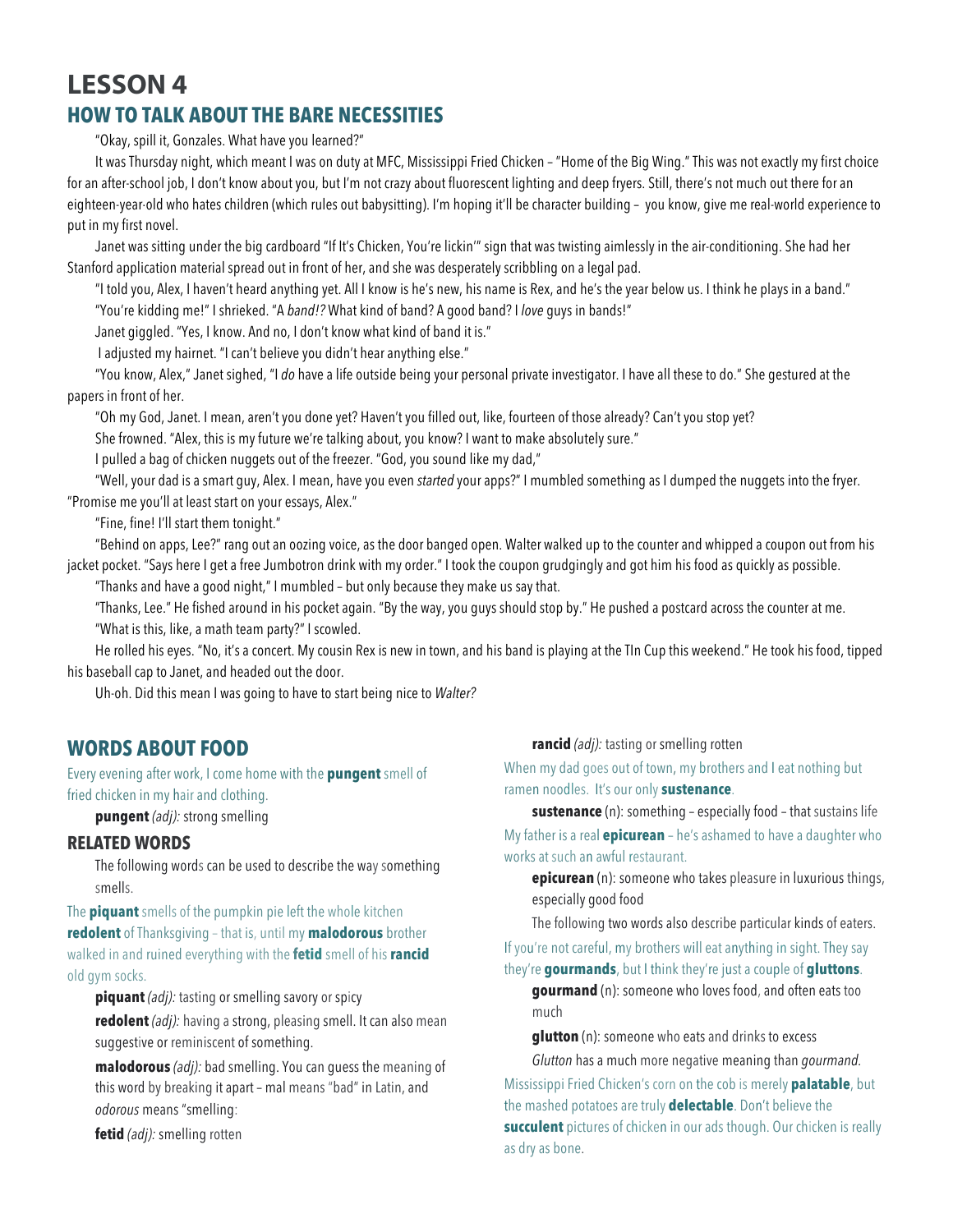**palatable** *(adj):* acceptable tasting

**delectable** *(adj):* delicious

**succulent** *(adj):* juicy and delicious

All that fried food left **oleaginous** spots on my clean, new apron.

**oleaginous** *(adj):* oily

The food *at* our restaurant is truly **abysmal** – even my brothers avoid it.

### **abysmal** *(adj):* completely awful

Our favorite game at work is watching the fat at the bottom of the fryer **coagulate** into interesting shapes.

**coagulate** (v): to thicken into a semisolid mass

In the United States, the **consumption** of alcohol is forbidden for people under the age of twenty·one.

#### **consumption** *(n):* eating or drinking

If I ate all my meals at MFC, I would grow truly **corpulent**.

### **corpulent** *(adj):* fat

Sometimes I like to dare my coworkers to eat the **dregs** of chicken left at the bottom of the fryer,

**dreg** *(n):* a small remainder of something

# **WORDS ABOUT WORK**

Dumping big bags of chicken into the deep fryer all day is **arduous** work – but at least I'm developing nice, big arm muscles.

**arduous** *(adj):* requiring hard work

### **RELATED WORDS**

Moving boxes up and down the stairs is also **strenuous** and laborious work, but it's not an overly **onerous** task. I kind of like it actually.

**strenuous** *(adj):* and laborious *(adj):* are synonyms for *arduous.* **onerous** *(adj):* also means "requiring great *effort:* but it has the added negative meaning of being *a* burden or a lot of trouble.

Refilling the ketchup bottles is the most **stultifying** task – there are so many of them!

### **stultifying** *(adj):* boring, tedious

I can't think of a more **mundane** job than the one I have.

#### **mundane** *(adj):* boring and everyday

My father thinks that having an after-school job is an **unparalleled** learning experience.

**unparalleled** *(adj):* unable to be matched

Every evening I **diligently** wipe down the countertops. My manager freaks out if I miss any little spot of chicken grease.

### **diligently** *(adj):* carefully, with a lot of effort

Just because she doesn't have to wear this stupid chicken hat, my manager feels justified in acting really **haughty** to all of us.

### **haughty** *(adj):* cocky, arrogant

Even though I only work four·hour shifts, an evening at MFC always seems **interminable**.

**intermlnable** *(adj):* unending

As much as I complain about it, there is something really **gratifying** about making your own money.

**gratifying** *(adj):* pleasing, satisfying

They other day, though, I **malingered** in order to stay home and watch the MTV Video Music Awards.

**malinger** (v): to pretend to be sick, especially to avoid work

I thought my coworker was going to spill the beans about my **truancy**, but luckily I was able to bribe him by taking over bathroom duty the next night.

**truancy** *(n):* the act of being absent without permission In general, our manager isn't very **cognizant** of what goes on behind her back.

**cognizant** *(adj):* fully aware

# **WORDS ABOUT MONEY**

I took this job because my **meager** allowance just wasn't cutting it.

**meager** (adj): very little (in quantity, substance, or size)

## **RELATED WORDS**

The following words all have to do with not having stuff.

Before I took this job, I was **penurious** – **impecunious**-**destitute**, even. My dad's extreme **parsimony** meant that there was no way he was going to shell out an extra twenty bucks a week for *my* allowanceeven if I promised to be **frugal**. I was suffering from a great **paucity** of clothes, books, CDs, and concert tickets, which made me feel sad and **bereft**. Without *any* money, *my* social life was in a **derelict** condition.

**penurious** *(adj):* lacking money or being unwilling to spend money (a rich person can be penurious as well.)

**impecunious** *(adj):* poor

**destitute** *(adj):* desperately lacking money, food, or resources **parsimony** *(n):* thrift; an unwillingness to spend money

**frugal** *(adj):* thrifty, not wasteful

**paucity** *(n):* a lack of something

**bereft** *(adj)*: deprived of something; filled with a sense of loss

**derelict** *(adj):* neglected and in poor condition; also, *(n)*  someone who has no home, employment, or family

I tried to borrow five bucks from *my* brothers, but they said they'd only do it if I paid them twenty dollars next week. No way am I getting involved in that kind of **usury**!

**usury** *(n):* lending money at an extremely high rate of interest My father said he wouldn't increase *my* allowance because he didn't want to support *my* **prodigal** ways.

### **prodigal** *(adj):* wasteful

This job isn't all that **lucrative**, but it does mean I can stop bugging my dad for money all the time.

**lucrative** *(adj):* producing profit These words all have to do with making money.